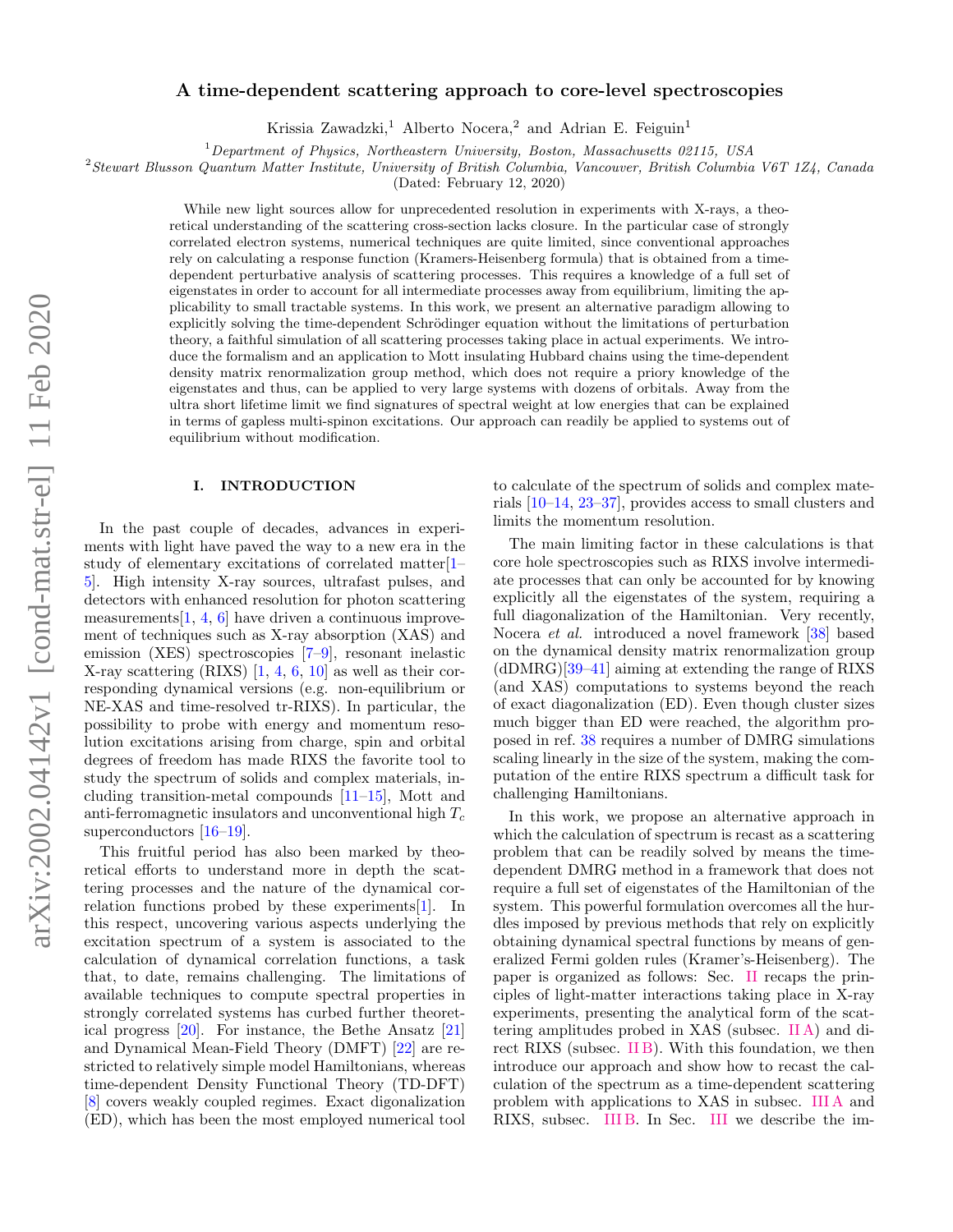

<span id="page-1-2"></span>FIG. 1. Schematic representation of an X-ray absorption process, in which an incident photon excites a core electron into the valence band, leaving a hole behind (a). Panel (b) represents an the initial state and (c), the final configuration after the photon has created the excitation. A Coulomb interaction ensues between the empty orbital and the band electrons.

plementation of our proposal in the tDMRG framework, presenting results for a one-dimensional Mott insulator described by a Hubbard chain, a model which has been widely used to simulate XAS and RIXS in cuprates. Finally, we discuss our findings and implications in Sec[.V.](#page-7-0)

## <span id="page-1-0"></span>II. LIGHT-MATTER INTERACTIONS

We hereby briefly review the basic ideas that describe an X-ray scattering experiment and provide a theoretical background to put the problem in context. Since X-rays are a highly energetic beam of photons, we represent them through a vector potential:

$$
\mathbf{A}(\mathbf{r}) = \sum_{\mathbf{k},\lambda} A_{\mathbf{k}} \mathbf{e}_{\mathbf{k}\lambda} (b_{\mathbf{k}\lambda} e^{i \mathbf{k} \mathbf{r}} + b_{\mathbf{k}\lambda}^{\dagger} e^{-i \mathbf{k} \mathbf{r}}),
$$

where  $A_{\mathbf{k}} = \sqrt{2\pi c^2/V_s\omega_{\mathbf{k}}}$  is the normalized amplitude in volume  $V_s$ , with  $\omega_{\mathbf{k}} = c|\mathbf{k}|$ . The polarization unit vectors  $\mathbf{e}_{k\lambda}$  ( $\lambda=1,2$ ) point in directions perpendicular to the propagation of the photons with momentum  $\bf{k}$ , represented by the conventional bosonic creation and annihilation operators  $b^{\dagger}$ , b. The full Hamiltonian including the solid and the radiation field is written as

<span id="page-1-1"></span>
$$
H = H_0 + H_{ph} + V,\t\t(1)
$$

where  $H_0$  describes the electrons and nuclei in the solid, and  $H_{ph} = \sum_{\mathbf{k},\lambda} \omega_{\mathbf{k}} (b_{\mathbf{k},\lambda}^{\dagger} b_{\mathbf{k},\lambda} + 1/2)$ . The light-matter interaction is given by

$$
V = \frac{e}{mc} \sum_{i} \mathbf{p}_i \cdot \mathbf{A}(\mathbf{r}_i) + \frac{e}{2mc} \sum_{i} \sigma_i \cdot \nabla \times \mathbf{A}(\mathbf{r}_i), \quad (2)
$$

where the first term accounts for the interaction of the electric field with the momentum p of the electrons and the second term describes the magnetic field acting on the electron spin  $\sigma$ . In the following, we will ignore the magnetic interaction as well as higher order terms that are not included in this expression. In this case, by replacing the quantized vector operator into this expression, we

obtain:

$$
V = \frac{e}{mc} \sum_{i} \sum_{\mathbf{k},\lambda} A_{\mathbf{k}} (b_{\mathbf{k},\lambda}^{\dagger} \mathbf{e}_{\mathbf{k},\lambda} \cdot \mathbf{p}_{i} e^{i\mathbf{k}\mathbf{R}_{i}} + \text{h.c.}) \tag{3}
$$

$$
= \sum_{\mathbf{k},\lambda} (b_{\mathbf{k},\lambda}^{\dagger} D_{\mathbf{k},\lambda} + \text{h.c.})
$$
 (4)

where we have assumed the dipole limit in which  $e^{i\mathbf{k}\cdot\mathbf{r}} \simeq$  $e^{i\mathbf{k}\cdot\mathbf{R}_i}$  where  $\mathbf{R}_i$  is the position of the ion to which electron  $i$  is bound, and we have introduced the dipole operator

$$
D_{\mathbf{k},\lambda} = \sum_{i} \frac{e}{mc} A_{\mathbf{k}} \mathbf{e}_{\mathbf{k},\lambda} \cdot \mathbf{p}_{i} e^{i\mathbf{k} \cdot \mathbf{R}_{i}}.
$$
 (5)

We start our discussion by first considering a scattering process in which a photon with momentum  $\bf{k}$ , energy  $\omega_{\mathbf{k}}$  and polarization  $\mathbf{e}_{\mathbf{k},\lambda}$  is absorbed, leaving the system energetically excited. The possible final states will be determined by the allowed dipolar transitions. In particular, one finds:

$$
\langle n'l'm'|p_i|nlm\rangle \neq 0 \iff \Delta l = \pm 1
$$
 and  $\Delta m = 0, \pm 1$ 

where  $\Delta l = l' - l$  and  $\Delta m = m' - m$ , and l represents the orbital angular momentum with projection  $m$ . In the process we are interested in, this operator will create a core-hole excitation. In particular, we focus on the Cu L-edge  $(2p \rightarrow 3d)$  transition in a typical X-ray scattering experiment on a transition metal oxide cuprate material $[42]$ . In this case,

$$
D_{\mathbf{k},\lambda} = \sum_{i,\sigma,\alpha} \left( e^{i\mathbf{k}\cdot\mathbf{R}_i} \Gamma_\alpha^\lambda d_{i,\sigma}^\dagger p_{i,\alpha,\sigma} + \text{h.c.} \right),\tag{6}
$$

where  $d^{\dagger}$  adds an electron to the valence band  $(3d_{x^2-y^2})$ and  $p_{\alpha}$  creates a hole in a  $2p_{\alpha}$  orbital. The coefficients  $\Gamma_{\alpha}^{\lambda}$  are determined by the matrix elements of the dipole operator,  $\Gamma_{\alpha}^{\lambda} \propto \langle 2p_{\alpha} | \mathbf{e}_{\mathbf{k},\lambda} \cdot \mathbf{r} | 3d_{x^2-y^2} \rangle = 1$ , where we have expressed the dipole operator in terms of the position operator  $r[1]$  $r[1]$ . It is typically assumed that the core hole is strongly localized and only one Cu  $2p_{\alpha}$  orbital is involved in the process.

After the excitation is created, the conduction electrons will experience a local Coulomb potential  $-U_c$  in the presence of the core hole and Hamiltonian [\(1\)](#page-1-1) is modified accordingly:

$$
H = H_0 + H_c + H_{ph}, \quad H_c = -U_c \sum_i n_{di} (1 - n_{pi}),
$$
  
\n
$$
V = V_{in} + V_{out}, \quad V_{out} = V_{in}^{\dagger}
$$
  
\n
$$
V_{in} = \sum_{\mathbf{k},\lambda} b_{\mathbf{k},\lambda} D_{\mathbf{k},\lambda} = \sum_{\mathbf{k},\lambda} b_{\mathbf{k},\lambda} \sum_i \left( e^{i\mathbf{k} \cdot \mathbf{R}_i} D_{i,\lambda}^{\dagger} + \text{h.c.} \right),
$$
 (7)

with  $D^{\dagger}_{i,\lambda} = \sum_{\alpha,\sigma} \Gamma^{\lambda}_{\alpha} d^{\dagger}_{i,\sigma} p_{i\alpha,\sigma}$  and  $n_p = \sum_{\sigma} p^{\dagger}_{\sigma} p_{\sigma}$ , and it is important to notice that the  $p$  orbital can only be double or single occupied, but never empty since that would imply a two photon process.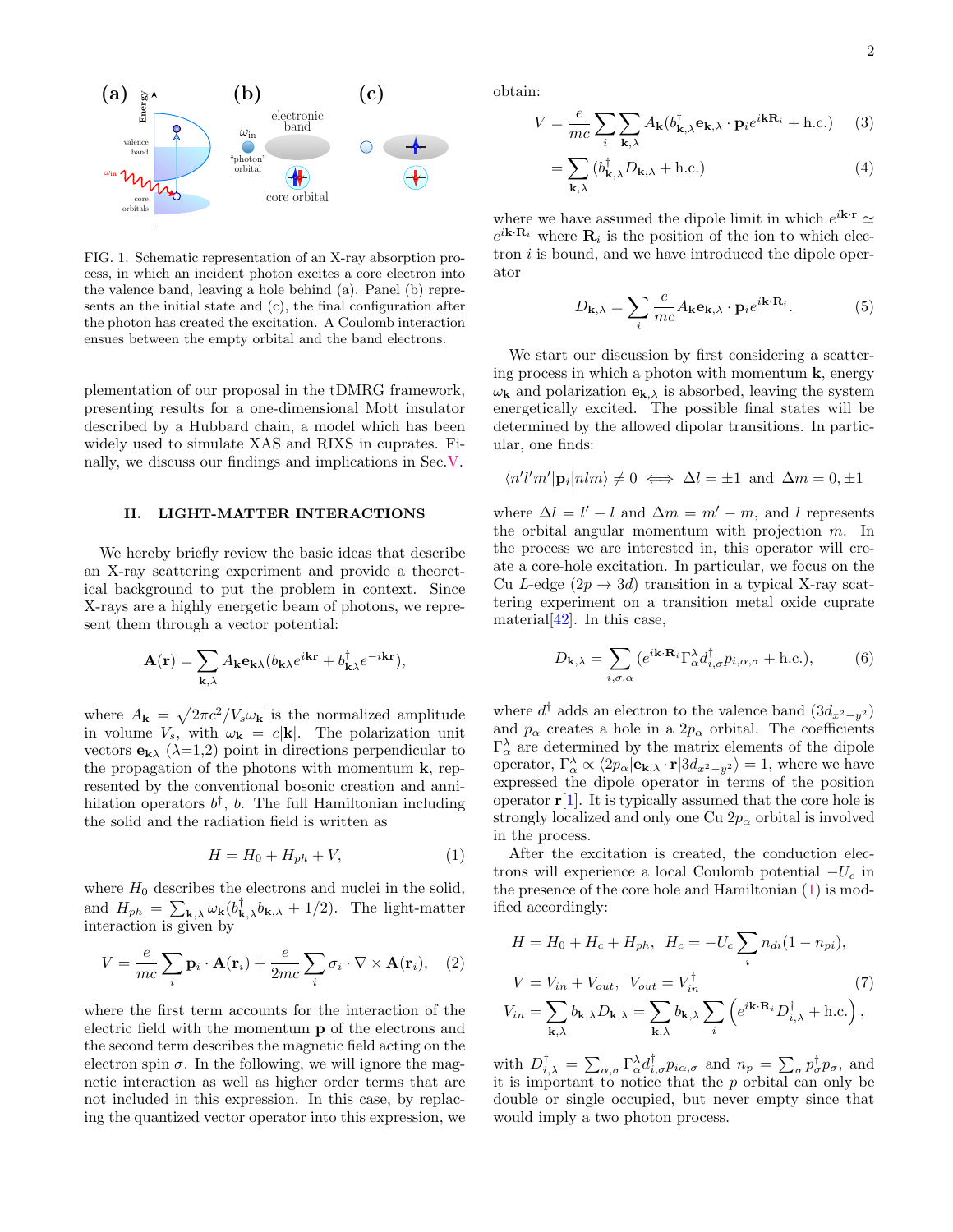

<span id="page-2-2"></span>FIG. 2. In a RIXS experiment, a core electron is excited into the valence band (a). After some time, an electron decays back into the core orbital, emitting a photon and leaving the system in an excited state, (b) and (c).

Due to the large local spin-orbit coupling in the core 2p orbital (of the order of  $20eV$  at the Cu L-edge) the 2p orbitals split by their total angular momentum  $j$  and  $j_z$ , the projection along the z axis, corresponding to the  $L_2$   $(j = 1/2)$  and  $L_3$   $(j = 3/2)$  transition edges. Because the energy separation between the two resonances is much larger than the core-hole lifetime broadening, we neglect the possibility of interference between the two edges, such that we have either  $D_{\mathbf{k},\lambda} \simeq D_{\mathbf{k},\lambda,\tilde{j}=1/2}$  or  $D_{\mathbf{k},\lambda} \simeq D_{\mathbf{k},\lambda,\tilde{j}=3/2}$ . As a consequence, neither the spin nor the orbital angular momentum of the  $2p$  band are good quantum numbers in the scattering process, but only the total angular momentum is conserved, allowing for orbital and spin "flip" processes at the Cu-L edge RIXS[\[10,](#page-8-6) [42\]](#page-9-6). We shall elaborate on this below.

# <span id="page-2-0"></span>A. X-ray absorption

We now derive the X-ray absorption spectrum (XAS), which describes the aforementioned situation. This is a single photon process, in which an electron is transferred from the core orbital into a partially filled or empty band. Therefore, it is identified with the empty density of states, with corrections introduced by the presence of the core potential that allow one to extract the binding energy of the electron-hole pairs (See schematic process in Fig.  $1$ ).

The calculation of the transition amplitudes is a simple exercise of time-dependent perturbation theory. We assume that initially system and photons are decoupled and the electrons are in the ground state  $|0\rangle$  with energy  $E_0$ , such that the terms in V become the perturbation. The final states  $|f\rangle$  contain an excited electron,

a core hole and one less photon in the radiation field. At time  $t = 0$ , the total wave-function of the electrons plus photons is a product state  $|\psi\rangle = |0\rangle \otimes |\phi\rangle$ . Since we are interested in a single photon absorption process, it suffices to consider a photon bath  $|\phi\rangle$  initially consisting of one photon in mode k with energy  $\omega_{\mathbf{k}}$ . The XAS spectrum will be determined by the probability of the system absorbing the photon with energy  $\omega_{\mathbf{k}}$  at time t,  $I_{XAS}(\omega_{\mathbf{k}},t) = \langle \psi | b_{\mathbf{k}}^{\dagger} b_{\mathbf{k}} | \psi \rangle - \langle t | b_{\mathbf{k}}^{\dagger} b_{\mathbf{k}} | t \rangle = 1 - \langle t | b_{\mathbf{k}}^{\dagger} b_{\mathbf{k}} | t \rangle,$ where  $|t\rangle = U(t,0)|\psi\rangle$  and  $U(t,t') = T \exp{-i \int_{t'}^t H(\tau) d\tau}$ is the evolution operator. Since the ground state has no core-hole, it cannot decay and emit a photon. We ignore the polarization index  $\lambda$  from now on. The first order contribution is given by:

<span id="page-2-4"></span>
$$
I_{XAS}(\omega_{\mathbf{k}},t) = \int_0^t dt_1 \int_0^t dt_2 \langle V_{out}(t_1) | b_{\mathbf{k}}^\dagger b_{\mathbf{k}} | V_{in}(t_2) \rangle
$$

In the large  $t$  limit this becomes:

$$
I_{XAS}(\omega_{\mathbf{k}}) = 2\pi N \sum_{f} |\langle f|D_0|0\rangle|^2 \delta(\omega_{\mathbf{k}} - E_f + E_0), \quad (8)
$$

which is simply Fermi's golden rule, the sum in  $f$  runs over a complete set of eigenstates  $|f\rangle$  in the presence of a core-hole. Note that the operator  $D_0$  is measured only at one atomic site due to translational invariance. This implies that the formulation can actually be reduced to a single site scattering problem.

## <span id="page-2-1"></span>B. Resonant Inelastic X-ray Scattering

Resonant inelastic X-ray scattering (RIXS) is a higher order process that can be described as a combination of XAS and X-ray emission spectroscopy (XES), in which the system absorbs a photon with energy  $\omega_{in}$  and emits another one with energy  $\omega_{out}$  (we focus on the so-called "direct RIXS" processes, see Fig[.2](#page-2-2) and Fig. 1 in Ref[.12\)](#page-8-15). As a consequence, the photon loses energy and the electrons in the solid end up in an excited state with momentum  $\mathbf{k}' - \mathbf{k}$  and energy  $\Delta \omega = \omega_{out} - \omega_{in}$ . While in principle the resulting spectrum is a function of two frequencies, the incident photon  $\omega_{in}$  is tuned to match one of the absorption edges, hence the resonant nature of the process. Employing similar arguments as in the previous section, the final response is determined by measuring the final occupation of the  $\omega_{out}$  mode. However, the spectrum is determined by the second order correction (we ignore spin indices for now):

<span id="page-2-3"></span>
$$
I_{RIXS}(\omega_{out}, t) = \int_0^t dt_1 \int_0^{t_1} dt_2 \int_0^t dt'_1 \int_0^{t'_1} dt'_2 \langle V_{out}(t'_1) V_{in}(t'_2) b_{\mathbf{k'}}^{\dagger} b_{\mathbf{k'}} V_{out}(t_2) V_{in}(t_1) \rangle
$$
  
= 
$$
\int_0^t dt_2 \int_0^{t_2} dt_1 \int_0^{t_2} dt'_2 \int_0^{t'_2} dt'_1 e^{i(\omega_{in} + E_0)(t'_1 - t_1)} \langle V_{out} e^{iH(t'_2 - t'_1)} V_{in} e^{-iHt'_2} b_{\mathbf{k'}}^{\dagger} b_{\mathbf{k'}} e^{iHt_2} V_{out} e^{-iH(t_2 - t_1)} V_{in} \rangle
$$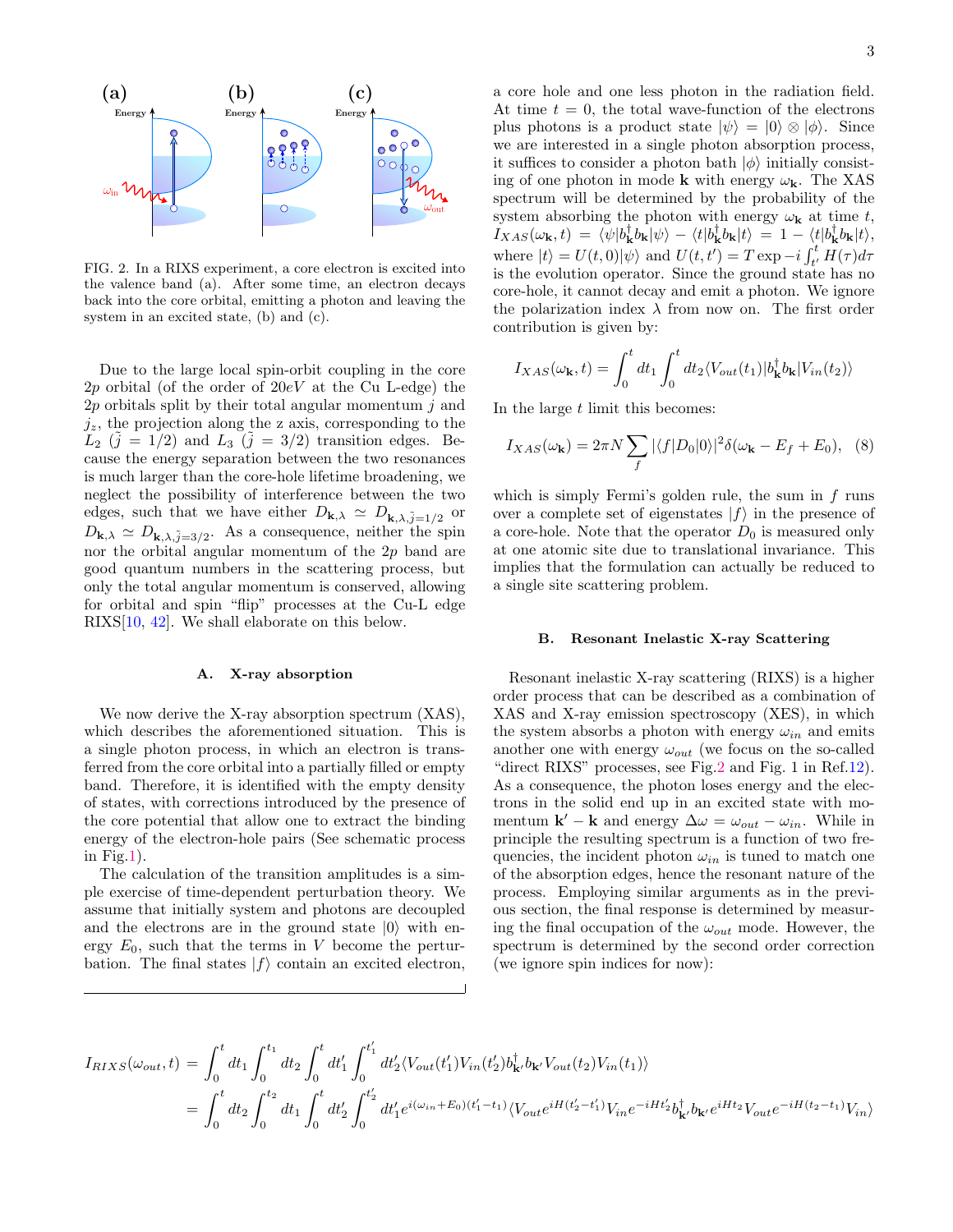$$
\to 4\pi^2 \sum_{f} \left| \sum_{n} \frac{\langle f | D_{\mathbf{k'}} | n \rangle \langle n | D_{\mathbf{k}} | 0 \rangle}{\langle \omega + E_0 - E_n + i\eta \rangle} \right|^2 \delta(\omega_{in} - \omega_{out} + E_0 - E_f), \tag{9}
$$

where we have taken the large t limit in the last step. In this expression, the eigenstates  $|n\rangle$  belong to the intermediate Hamiltonian in the presence of the core-hole potential, while the eigenstates  $|f\rangle$  are a full basis of the unperturbed electronic Hamiltonian without the core-hole (notice that the Hamiltonian  $H_0$  does not include a hybridization between  $p$  and  $d$  orbitals, hence the particle numbers  $N_p$  and  $N_d$  are conserved quantities). We observe that the energy difference  $\Delta \omega = \omega_{out} - \omega_{in}$  $E_f-E_0$  is transferred to the electrons in the band. Therefore, the energy lost by the photon is pumped into the system. In the absence of spin-orbit coupling, the states  $|f\rangle$  will have the same spin and particle number as the ground state, hence they can represent a particle-hole excitation, or a spin excitation with an even number of spin flips such that  $\Delta S^z = 0$ . On the other hand, the spin-orbit interaction can introduce spin-flip processes as depicted in Fig[.3.](#page-4-1) These can result in the electronic band having a final state with a total spin different than the initial one,  $\Delta S^z = \pm 1$ . In this case, the RIXS spectrum will reflect both neutral particle-hole excitations and spin excitations with an odd number of spin flips.

We finally point out that, in order to account for the finite lifetime  $\eta$  of the electron-hole pair, a real damping phase  $\exp(-\eta \Delta t)$  is conventionally added to the evolution operator between the occurrences of  $V_{in}$  and  $V_{out}$ , that translates into an artificial broadening of the spectrum that mimics the finite duration of the core-hole lifetime. In the sections below we proceed to elaborate on these aspects of the problem and expand the discussion.

# <span id="page-3-1"></span>III. TIME-DEPENDENT SCATTERING APPROACH

The numerical calculation of the RIXS spectrum is computationally very costly, since is requires a knowledge of a full set of eigenstates of the Hamitonian  $|n\rangle$  and  $|f\rangle$  that appear in Eq.[\(9\)](#page-2-3). Therefore, it can only be carried out in particular manageable situations, such as the case of non-interacting systems, or interacting problems with few degrees of freedom and/or small system sizes. We can simply overcome these limitations by recognizing that the problem involves single photon processes and can be recast as a scattering problem that can be readily solved in the time domain. As seen before, the spectra can be obtained directly by measuring the occupation of certain states after some (photon in/photon out) tunneling event. For illustration purposes, we start with XAS, and generalize the formulation to RIXS in the following section.

### <span id="page-3-0"></span>A. XAS

In order to progressively introduce the numerical formalism, we start as before with a description of XAS. Since the absorption process involves only one photon, we simply consider a single photon orbital at energy  $\omega_{in}$ that is initially occupied. We include a single localized core orbital at position "0" that is initially double occupied. The Hamiltonian of the problem is now defined as

$$
H = H_0 + H_c + \omega_{in} n_b, \quad V_{in} = \Gamma b \sum_{\sigma} d_{0\sigma}^{\dagger} p_{0\sigma},
$$

$$
H_c = -U_c \sum_{\sigma} (1 - n_{p0\sigma}) n_{d0}, \tag{10}
$$

where b represents the only photon participating in the problem.

In order to measure the absorption spectrum, we simply calculate the occupation of the photon orbital  $n_b =$  $b^{\dagger}b$  as a function of time. In the perturbative limit in the coupling Γ, out time-dependent scattering approach is equivalent to the standard approach to XAS:

<span id="page-3-2"></span>
$$
I_{XAS}(\omega_{in}, t) = \langle n_b(t) \rangle
$$
  
= 
$$
8\Gamma^2 \sum_f |\langle f|V_{in}|0\rangle|^2 \frac{\sin^2((\omega_{in} - (E_f - E_0))t/2)}{(\omega_{in} - (E_f - E_0))^2}.
$$
 (11)

This expression approaches a delta function in the large  $t$ limit. However, this limit can never be reached since after certain time, an electron may recombine with the corehole i.e, tunnel back into the core-orbital (which is the same as the photon tunneling back into the photon orbital). The tunneling time will be determined by the amplitude of the coupling  $\Gamma$ , and it will be inversely proportional to the linewidth in the spectrum, a manifestation of the uncertainty principle. As a consequence, practical simulations are conducted up to a time  $t_{max}$  smaller than the characteristic "time of passage"[\[43\]](#page-9-7). Notice that this is basically equivalent to the artificial frequency broadening introduced in the calculation of spectral functions, so it cannot be considered an issue, but a feature of the approach. In ultrafast experiments, the "infinite time" limit that yields a delta in Fermi's golden rule is never reached nonetheless, giving a natural broadening to the spectral features. As can be observed by direct inspection, both expressions  $(8)$  and  $(11)$  are completely equivalent, but the latter will be carried out using an exact time-dependent simulation, as described in sectio[nIV.](#page-5-0)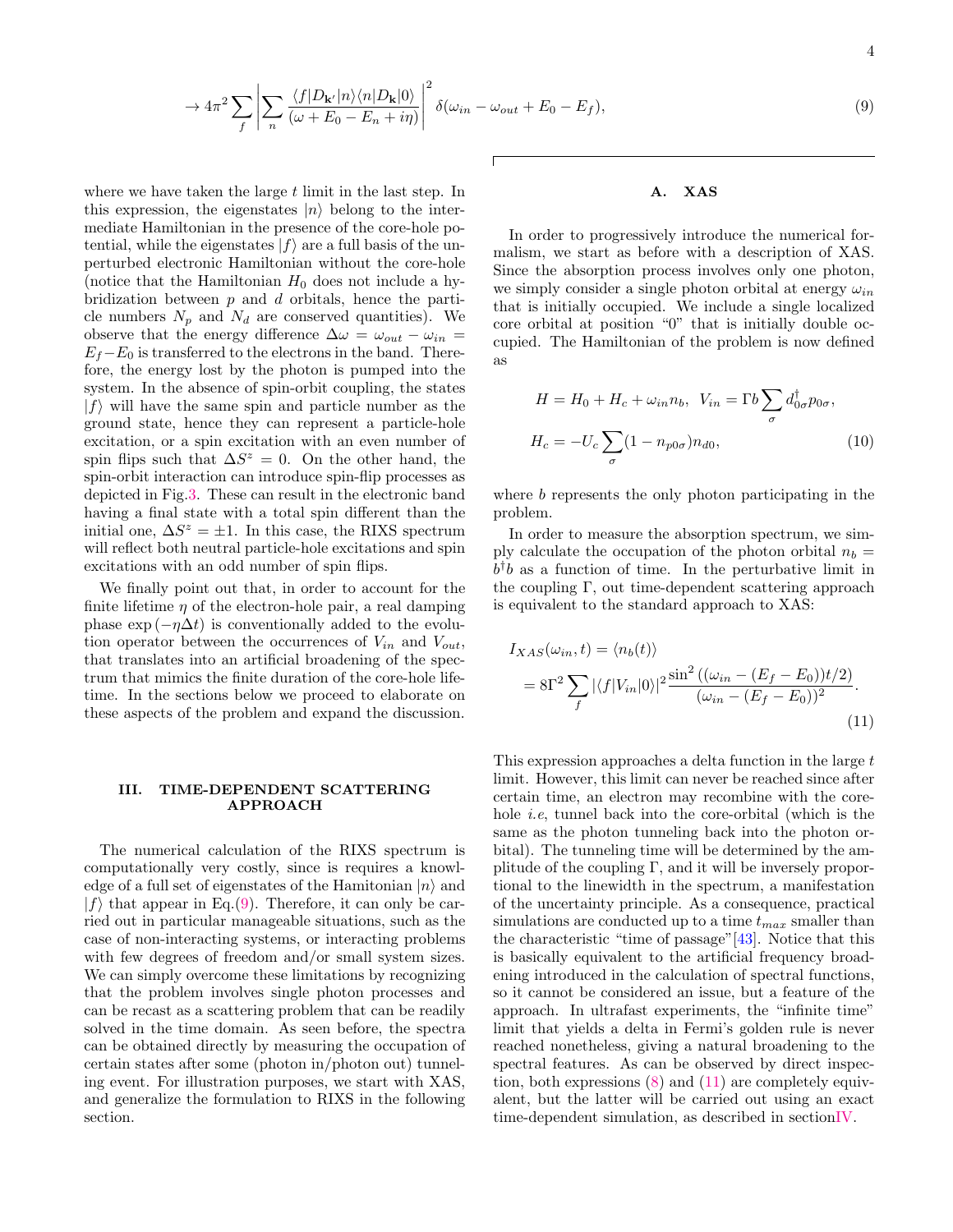

<span id="page-4-1"></span>FIG. 3. Depiction of the possible processes accounted for by our formulation of the direct RIXS problem: The incident photon has energy  $\omega_{in}$ , and the "detector" is tuned to a target energy  $\omega_{out}$ . The (b) $\rightarrow$ (c) path represents a process without spin orbit in which the final state of the band has the same quantum numbers as the original one. The (e) path corresponds to a spin-flip after absorption, while (d) and (f) undergo a spin-flip after emission. The final state can reverse the spin flip  $(d)$ , $(g)$  or leave the band with a different spin (c),(f). There is a similar cascade of processes related to these by time-reversal.

# <span id="page-4-0"></span>B. RIXS

Same as discussed in the section above, RIXS can be formulated in terms of a single photon being absorbed or

emitted by the system. This time, we consider the system locally connected to two photon orbitals, one with energy  $\omega_{in}$  that will serve as the "source" for absorption, and a second one with energy  $\omega_{out}$  will be the "detector" for emission and is initially empty. For the time being, we will describe a local problem in which both photons only interact with electrons at a single site "0". The problem is described by the Hamiltonian:

$$
H = H_0 + H_c + \omega_{in} n_{b,s} + \omega_{out} n_{b,d} + V,
$$
  
\n
$$
V = V_{in} + V_{out}; \quad V_{out} = V_{in}^{\dagger},
$$
  
\n
$$
V_{in} = \sum_{\sigma, \sigma' = \uparrow, \downarrow} V_{in}^{\sigma \sigma'}
$$
  
\n
$$
V_{in}^{\sigma \sigma'} = (\Gamma_{s}^{\sigma \sigma'} b_s + \Gamma_{d}^{\sigma \sigma'} b_d) d_{0\sigma'}^{\dagger} p_{0\sigma},
$$
  
\n
$$
H_c = -U_c \sum_{\sigma} (1 - n_{p0\sigma}) n_{d0},
$$
\n(12)

where we have introduced couplings  $\Gamma_i^{\sigma\sigma'}$  that can be turned on and off selectively depending of the case of interest, as we describe below. For instance, in the absence of spin-orbit interaction, only  $\Gamma_i^{\sigma\sigma}$  will be non-zero. Otherwise, the spin projection is no longer a good quantum number and the core-electron is allowed to flip spin when it is excited.

We observe that since there is only one photon at play, only one core-electron will be excited at most at any given time. The goal is to measure the occupation of the detector  $\langle \psi(t)|n_{b,d}|\psi(t)\rangle$  after the scattering term is turned on, starting from an initial state where the core orbital is double occupied and the source has a photon while the detector is empty (see Fig[.3\)](#page-4-1). While we carry out exact numerical simulations of the full non-equilibrium problem, one can show that our time-dependent scattering approach is equivalent to the standard RIXS response based on the Kramers-Heisenberg formula in the perturbative limit. The the second order contribution is proportional to:

$$
I_{RIXS}(\omega_{in}, \omega_{out}, t) = \sum_{\sigma\sigma'\sigma''} \sum_{\tau\tau'\tau''} \int_0^t dt_2 \int_0^{t_2} dt_1 \int_0^t dt'_2 \int_0^{t'_2} dt'_1 \langle V_{out}^{\tau''\tau'}(t'_1) V_{in}^{\tau''\tau}(t'_2) n_{b,d} V_{out}^{\sigma''\sigma}(t_2) V_{in}^{\sigma''\sigma'}(t_1) \rangle
$$
  
= 
$$
\sum_{\sigma\sigma'} \sum_{\tau\tau'} \sum_{\sigma'',\tau''} (\Gamma_s^{\tau''\tau} \Gamma_d^{\tau''\tau'} \Gamma_d^{\sigma''\sigma'} \Gamma_s^{\sigma''\sigma}) I_{RIXS}^{\tau\tau',\sigma'\sigma}
$$
(13)

where

<span id="page-4-2"></span>
$$
I_{RIXS}^{\tau\tau',\sigma'\sigma}= \int_0^t dt_2 \int_0^{t_2} dt_1 \int_0^t dt_2' \int_0^{t_2'} dt_1' e^{i(\omega_{in}+E_0)(t_1'-t_1)} \langle \phi_0 | d_{0\tau} e^{iH_c'(t_2'-t_1')} d_{0\tau'}^{\dagger} e^{-iH_0(t_2'-t_2)} d_{0\sigma'} e^{-iH_c'(t_2-t_1)} d_{0\sigma}^{\dagger} |\phi_0\rangle.
$$

where  $H'_{c} = H_0 - U_c n_{d0}$  and  $|\phi_0\rangle$  is the initial state of the electronic bands. In this expression  $n_{b,d}$  kills all contributions of terms in  $V_{out}$  that leave a photon on the source: only combinations that leave the detector with a photon in the same final and the core orbital double occupied state will survive. Using the fact that the initial state is a product state, we can trace out the core orbital and the photons, obtaining an expression that only depends on the band electrons. The resulting contributions can be split into spin conserving and non-conserving ones:

$$
I_{RIXS}^{\Delta S=0}=2\sum_{\sigma\tau}\Gamma_{s}^{\uparrow\tau}\Gamma_{d}^{\uparrow\tau}\Gamma_{d}^{\uparrow\sigma}\Gamma_{s}^{\uparrow\sigma}I_{RIXS}^{\uparrow\uparrow,\uparrow\uparrow}+
$$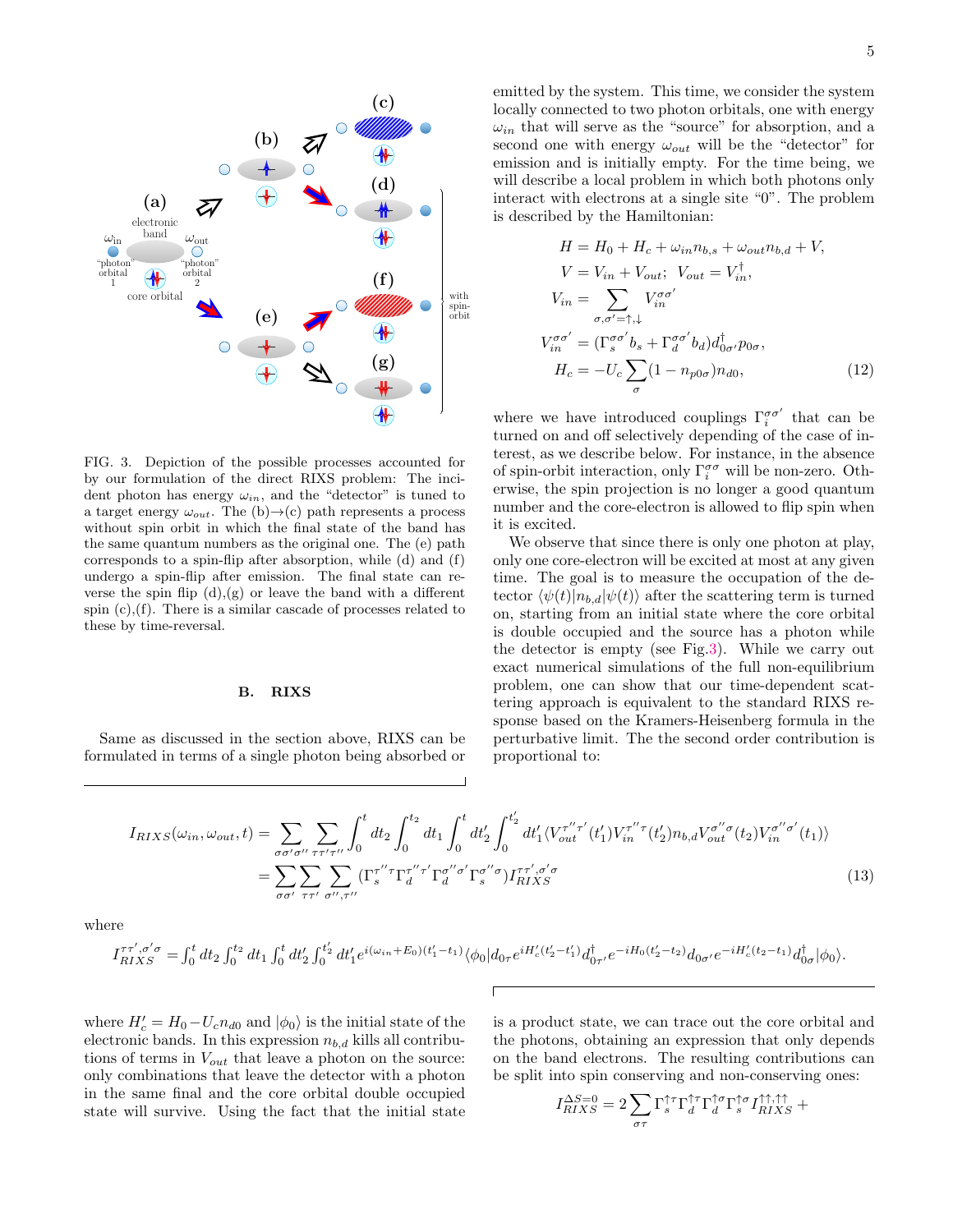$$
+2\sum_{\sigma\tau}\Gamma_{s}^{\uparrow\tau}\Gamma_{d}^{\uparrow\tau}\Gamma_{d}^{\downarrow\sigma}\Gamma_{s}^{\downarrow\sigma}I_{RIXS}^{\uparrow\uparrow,\downarrow\downarrow}
$$
 (14)

$$
I_{RIXS}^{\Delta S=1} = 2 \sum_{\sigma\tau} \Gamma_s^{\downarrow\tau} \Gamma_d^{\uparrow\tau} \Gamma_d^{\uparrow\sigma} \Gamma_s^{\downarrow\sigma} I_{RIXS}^{\downarrow\uparrow,\uparrow\downarrow}, \tag{15}
$$

where we have used  $I_{RIXS}^{\uparrow\uparrow,\uparrow\uparrow} = I_{RIXS}^{\downarrow\downarrow,\downarrow\downarrow}$ ,  $I_{RIXS}^{\uparrow\uparrow,\downarrow\downarrow} = I_{RIXS}^{\downarrow\downarrow,\uparrow\uparrow}$ and  $I_{RIXS}^{\downarrow\uparrow,\uparrow\downarrow} = I_{RIXS}^{\uparrow\downarrow,\downarrow\uparrow}$ . By turning the couplings  $\Gamma$  on and off, this protocol allows us to measure each of the terms individually, including the interference contribution (second term in [\(14\)](#page-4-2)) and spin-orbit contribution, Eq.[\(15\)](#page-4-2). Explicitly, we proceed by carrying out a time-dependent simulation with a photon in the source orbital, and the drain empty. By setting  $\Gamma_{s}^{\sigma\sigma'} = \Gamma_{d}^{\tau\tau'} = \Gamma$ , and all others set to zero, to obtain a wave-function  $|\psi_{\sigma\sigma',\tau\tau'}(t)\rangle$ . The different terms are given by:

<span id="page-5-1"></span>
$$
\langle \psi_{\uparrow\uparrow,\uparrow\uparrow} | n_{b,d} | \psi_{\uparrow\uparrow,\uparrow\uparrow} \rangle = \Gamma^4 I_{RIXS}^{\uparrow\uparrow,\uparrow\uparrow} \tag{16}
$$

$$
\langle \psi_{\downarrow\downarrow,\downarrow\downarrow} | n_{b,d} | \psi_{\uparrow\uparrow,\uparrow\uparrow} \rangle = \Gamma^4 I_{RIXS}^{\downarrow\downarrow,\uparrow\uparrow} \tag{17}
$$

$$
\langle \psi_{\uparrow\uparrow,\downarrow\uparrow} | n_{b,d} | \psi_{\uparrow\uparrow,\downarrow\uparrow} \rangle = \Gamma^4 I_{RIXS}^{\uparrow\downarrow,\downarrow\uparrow}.
$$
 (18)

To account for all the contributions, a total of four independent calculations would be required, because the interference term  $(17)$  is an expectation value with two different wave-functions. Note, however, that setting all the  $\Gamma_s^{\sigma,\sigma'} = \Gamma_d^{\sigma,\sigma'} = \Gamma$  will yield the total RIXS spectrum automatically from a single time-dependent simulation. The full calculation proceeds as follows: the energy  $\omega_{in}$ is set to the transition edge and tDMRG simulations are carried out in parallel for each value of  $\omega_{out}$ . The full spectrum is obtained by measuring the occupation of the detector at time  $t_{probe}$ . Details are described in the following section.

#### <span id="page-5-0"></span>IV. RESULTS

We hereby demonstrate how to implement these protocols using the time-dependent density matrix renormalization group method (tDMRG)  $[44-47]$ . We will describe the d band by means of the Hubbard model in one-dimension with open boundary conditions:

$$
H = -J\sum_{i=1,\sigma}^{L} \left( d_{i\sigma}^{\dagger} d_{i+1\sigma} + \text{h.c.} \right) + U\sum_{i=1}^{L} n_{di\uparrow} n_{di\downarrow}(19)
$$

Here,  $d_{i\sigma}^{\dagger}$  creates an electron of spin  $\sigma$  on the  $i^{\text{th}}$  site along a chain of length L. The on-site Coulomb repulsion is parametrized by  $U$ , respectively. We express all energies in units of the hopping parameter  $J$  (the symbol "t" will be reserved to represent time, which will be expressed in units of  $1/J$ ). We consider a half-filled band describing a one-dimensional Mott insulator, and measure the local spectra by connecting source and drain to a site at the center of the chain.



0.6 (a)

<span id="page-5-2"></span>FIG. 4. XAS results using a time-dependent scattering approach for a Mott insulating Hubbard chain with  $L = 64$ ,  $U = 8$  and  $U_c = 1.5$ . (a) Evolution of the spectrum with the measuring time  $t_{probe}$ ; (b) Comparison with DDMRG results.

#### A. XAS spectrum

We simulated a Mott insulating Hubbard chain of length  $L = 64$ , with  $N = L$  electrons,  $U = 8$ ,  $U_c = 1.5$ and evolved in time up to  $t = 15$  using  $m = 200$  DMRG states and time steps  $\delta t = 0.1$ , which yields a truncation error smaller than  $10^{-7}$ . In all the calculations shown below, unless otherwise specified, we chose the dipole coupling  $\Gamma = 0.2$ . Results are shown in Fig[.4.](#page-5-2) The transition edge is at  $E'_0(N+1) - E_0(N)$ , where  $E'_0$  and  $E_0$  are the ground state energies with and without the localized core-hole potential, respectively. Panel (a) shows the evolution of the spectrum in time. As expected, longer times translate into improved resolution in energy. Panel (b) shows a comparison with dynamical DMRG data and we observe excellent agreement between both approaches.

# B. RIXS spectrum

We followed a similar prescription to obtain the full RIXS spectrum for the Mott insulating Hubbard chain. Results obtained using the time-dependent scattering approach with  $m = 300$  DMRG states are shown in Fig[.5,](#page-6-0) compared to data obtained with dynamical DMRG for the same system size and  $m = 800$  states. The overall agreement is qualitatively very good, but the DDMRG results clearly suffer from poor precision particularly at high energies. The discrepancies can be attributed to the fact that the time-evolved wave-function contains contributions of higher-order. For instance, cases in which a photon ends into the detector after bouncing back and forth at the source, or undergoing intermediate nonradiative processes.

The resulting spectrum contains signatures of a broad high-energy band, and a narrower low energy band with higher concentrated weight. One would think that the low energy signal originates from elastic scattering, but this contribution is at zero energy, as can be seen clearly in panel (b) of the figure. In addition, the elastic contribution has been removed from the DDMRG data, im-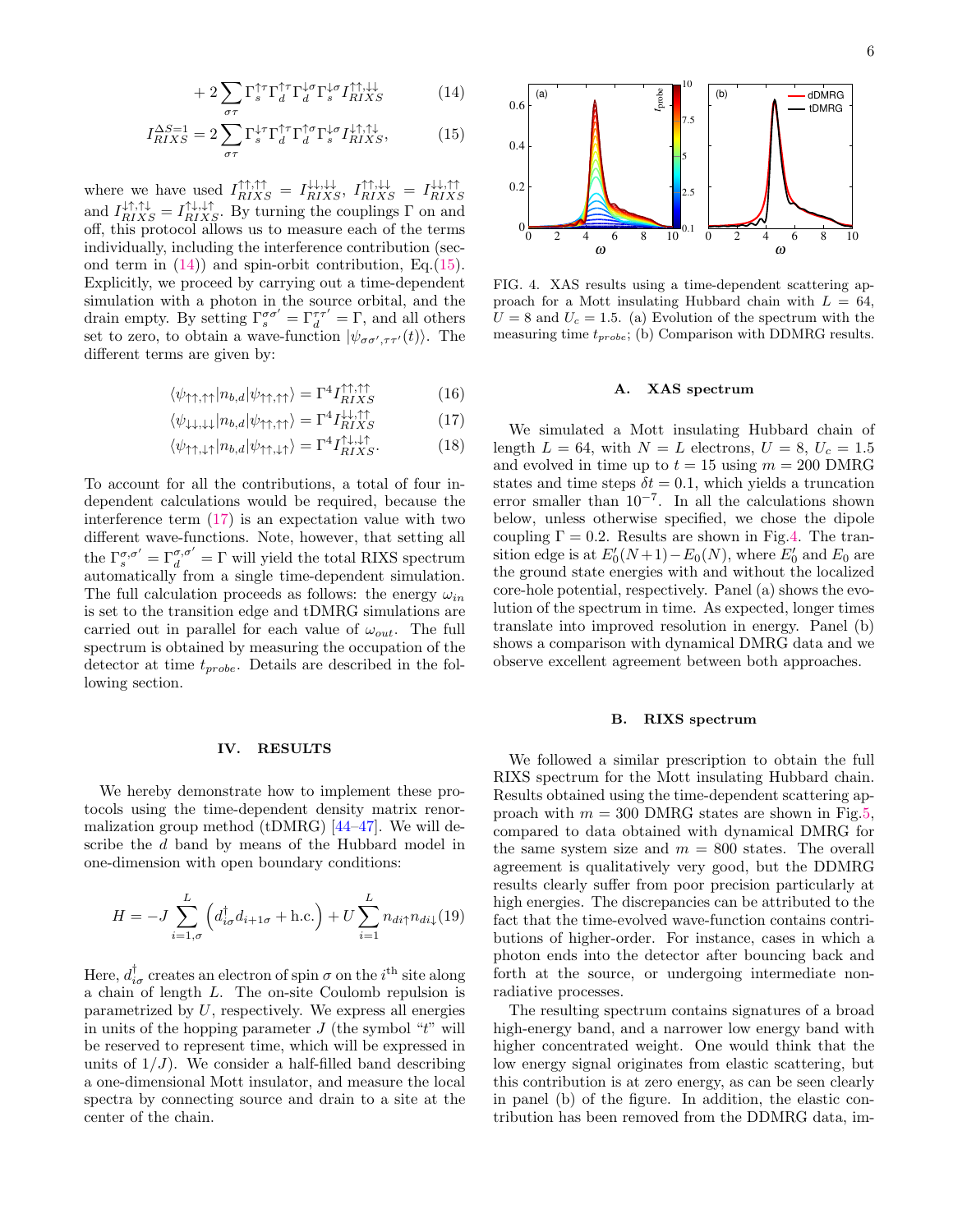

<span id="page-6-0"></span>FIG. 5. RIXS results using a time-dependent scattering approach for a Mott insulating Hubbard chain with  $U = 8$  and  $U_c = 1.5$  and  $L = 64$  sites. Panels show (a) the direct contribution, (b) interference term, (c) spin-flip term, and (d) full spectrum, also following its evolution as a function of time. DDMRG results are also shown for comparison.

plying that this low energy band indeed corresponds to spectral weight *in the gap*. While this can be confusing, it is readily explained in terms of multi spinon excitations with an even number of spin-flips  $[21]$ . While a Mott insulator has a charge gap, the spin excitations are gapless, a manifestation of spin-charge separation in one spatial dimension. Clearly, there are no available states within the Mott gap. The high energy features correspond to holon-doublon excitations that transfer spectral weight from the lower into the upper Hubbard band.

# 1. Core-hole lifetime and dependence of the lineshape

The RIXS spectrum is usually interpreted by means of the "ultra-short lifetime expansion" (UCL) [\[10,](#page-8-6) [12,](#page-8-15) [48\]](#page-9-10), that assumes that the lifetime of the core-hole is practically zero. In this limit, it has been shown that, at least in the case of Cu-L edge for cuprates[\[10\]](#page-8-6), the RIXS contributions to the spectrum can be associated to collective density (for  $\Delta S = 0$ ) and spin (for  $\Delta S = 1$ ) excitations described by simpler two-point spectral functions

$$
I_{RIXS}^{\Delta S=0} \sim \sum_{f} |\langle f|\tilde{n}_0|0\rangle|^2 \delta(\omega - E_f + E_0)
$$
  

$$
I_{RIXS}^{\Delta S=1} \sim \sum_{f} |\langle f|S_0^z|0\rangle|^2 \delta(\omega - E_f + E_0). \tag{20}
$$

For  $\Delta S = 0$ , it is important to notice that the RIXS response reduces to a generalized density spectral function,



<span id="page-6-1"></span>FIG. 6. (a) Spin conserving and (b) non-conserving RIXS channels for a Mott insulating Hubbard chain with  $U = 8$ ,  $U_c = 1.5, \Gamma = 0.1, L = 64$  sites, for different probing times  $t_{probe}$ . The inelastic features at low energies emerge after a characteristic time for the electrons to break and decay into spinons and doublons.

where  $\tilde{n}_0 = \sum_{\sigma} \tilde{n}_{0,\sigma}$ , with  $\tilde{n}_{0,\sigma} = c_{0,\sigma}^{\dagger} (1 - n_{0,\bar{\sigma}}) c_{0,\sigma}$ . To highlight this feature we report the *direct*  $(I_{RIXS}^{\uparrow\uparrow,\uparrow\uparrow} )$  and *interference* components  $(I_{RIXS}^{\uparrow\uparrow,\downarrow\downarrow} )$  of the RIXS spectrum in Fig.  $5(a)$  $5(a)$  and Fig.  $5(b)$ , respectively. Since the system is a Mott insulator, the standard density spectral function is gapped[\[49\]](#page-9-11), while the  $I_{RIXS}^{\Delta S=0}$  response can be gapless, according to our observations in Fig. [5.](#page-6-0) We interpret these low energy excitations inside the Mott gap as spin excitations with  $\Delta S_z = 0$  produced by even number of spin flips and not changing the number of electrons N. This is a unique feature of RIXS, in that these spectral features are observable as long as the core-hole lifetime is very short but nonzero.

The core-hole lifetime is controlled by non-radiative decay mechanisms due to electronic correlations, such as Auger, and radiative decay, directly related to the magni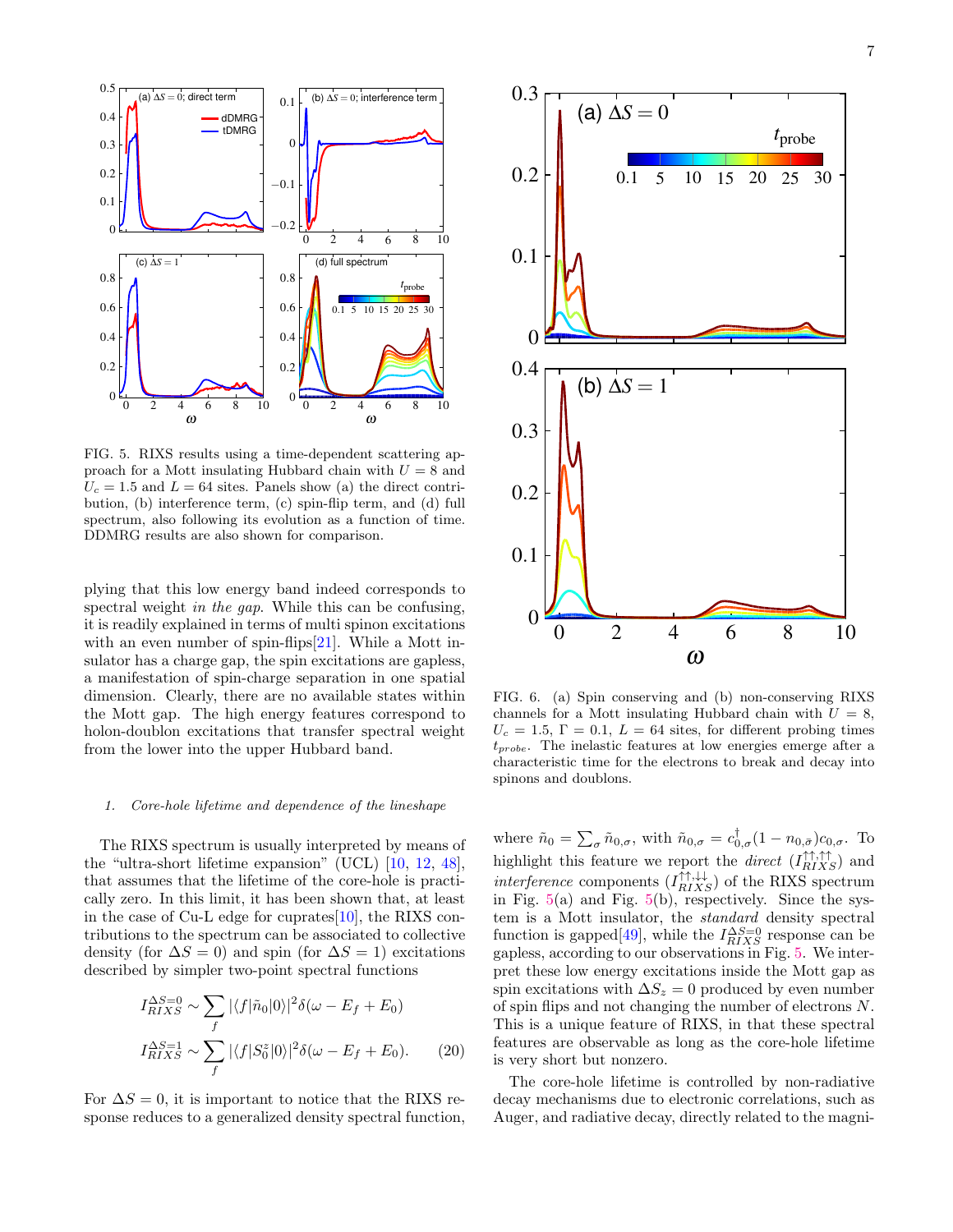tude of the dipolar coupling Γ. In a Mott insulator away from equilibrium one can imagine high-order processes in which an electron in the band decays into the core orbital, simultaneously creating a particle hole excitation with an additional doublon in the upper Hubbard band. The decay of the doublon into spinons is unlikely due to the weak spinon dispersion and the vanishing coupling between charge and spin [\[50–](#page-9-12)[52\]](#page-9-13)(long doublon lifetime has also been observed in higher dimensions [\[53](#page-9-14)[–56\]](#page-9-15)). In our calculations, the lineshape will be determined by the time lapsing between the moment the photon source is turned on, and the emitted photon is measured by the detector, our  $t_{probe}$ . In Fig[.6](#page-6-1) we show results for the spin conserving and non-conserving channels as a function of the probing time. The UCL limit would correspond to small  $t_{probe}$ , where the lineshape is broad and many details of the spectrum are lost. However, one can see the development of an elastic peak at short times with little spectrum in the gap. This corresponds to an excitation being created at the transition edge and immediately recombining by emitting a photon, without energy loss and time to break into spinons, yielding only an elastic signal at  $\omega = 0$ . On the other hand, if we allow the system to evolve under the action of the core-hole potential between absorption and emission, the resulting attractive force will bind the doublon to the core orbital and create spin domain walls (spinons), that will propagate throughout the system.

We also analyzed the effects the dipolar coupling  $\Gamma$  on the signal. In Fig[.7](#page-7-1) we plot the spin-conserving and nonconserving contributions to the RIXS spectrum at fixed time  $t = 30$  and we observe that the lineshape broadens with increasing  $\Gamma$ , as expected. In addition we find that the magnitude of the signal grows, almost reaching perfect visibility, while the overall profile does not change much. One should notice that for large values of Γ, the dipolar term no longer acts as a small perturbation and affects the overall physical behavior of the system, with the photons becoming highly entangled with the conduction electrons. In that case, the numerical experiment no longer serves as a probe of the internal dynamics of the system.

#### 2. Dependence on the core-hole potential

Finally, we observe that the magnitude of  $U_c$  affects the relative spectral weight between the high and low energy bands. This is demonstrated in Fig[.8,](#page-8-16) where we show the RIXS spectra obtained by varying  $U_c$  from 1.5 to 10. For large  $U_c$ , the core hole and a single doublon form a tightly bound state localized at the position of the core-orbital, effectively cutting the system in two. In the limit of  $U_c \rightarrow$  $\infty$ , scattering with this potential induces holon-doublon excitations transferring weight into the upper Hubbard band, with a consequent increase in the spectral signal at high energies, while barely affecting the spectrum at low energies that originates from the spin degree of freedom.



<span id="page-7-1"></span>FIG. 7. (a) Spin conserving and (b) non-conserving RIXS channels for a Mott insulating Hubbard chain with  $U = 8$ ,  $U_c = 1.5, L = 64$  sites, and different values of the dipolar coupling Γ.

## <span id="page-7-0"></span>V. CONCLUSIONS

We have introduced a time-dependent scattering approach to core-hole spectroscopies that allows one to carry out numerical calculations without the full knowledge of the excitation spectrum of the system. The applicability of the method is demonstrated by means of time-dependent DMRG calculations. Results for the Hubbard model are achieved with minimal effort on large systems using a fraction of the states –and simulation time– required by the dynamical DMRG formulation. Unlike DDMRG and other approaches such as ED and DMFT that rely on explicitly calculating dynamical response functions, our time-dependent calculations are not limited by perturbation theory and contain contributions from higher order processes. In addition, our time-dependent approach can be readily applied without modification to non-equilibrium situations in which the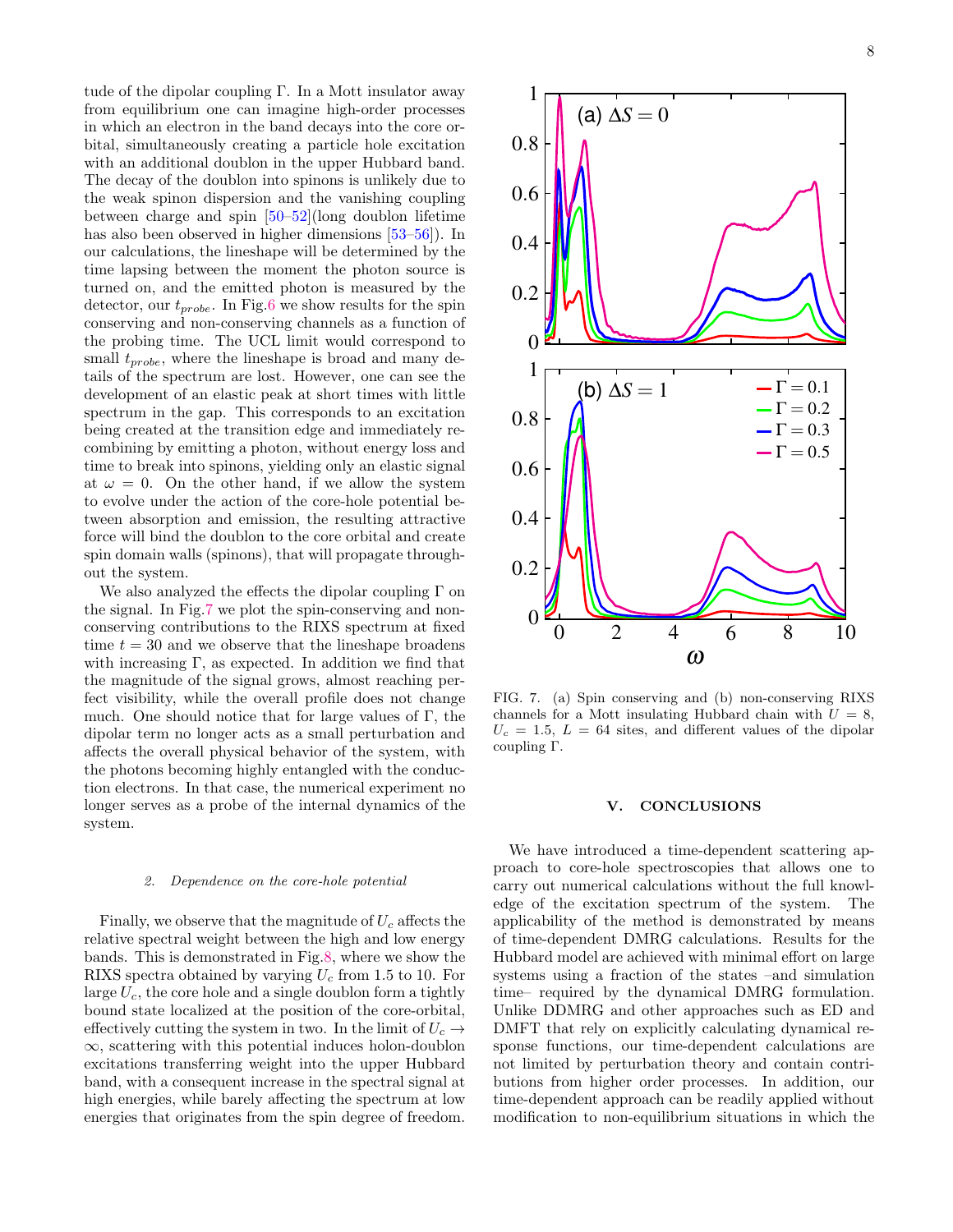

<span id="page-8-16"></span>FIG. 8. RIXS results (without spin-orbit interaction) for a Mott insulating Hubbard chain with  $U = 8$ ,  $L = 64$  sites, and different values of the core-hole potential  $U_c$ .

electronic band is not in the ground state.

Our results show a remarkable departure from those obtained by means of ED, where the approach essentially consists of first calculating a spectrum corresponding to an infinite core-hole lifetime, and then convoluting this spectrum with a Lorentzian lifetime broadening. In our time-dependent simulations there is no way to control the internal dynamics of the system and the core-hole life-

- <span id="page-8-0"></span>[1] L. J. P. Ament, M. van Veenendaal, T. P. Devereaux, J. P. Hill, and J. van den Brink, [Rev. Mod. Phys.](http://dx.doi.org/10.1103/RevModPhys.83.705) 83, [705 \(2011\).](http://dx.doi.org/10.1103/RevModPhys.83.705)
- [2] F. de Groot and A. Kotani, *[Core Level Spectroscopy of](https://books.google.com.br/books?id=HGHzu66i1yoC)* [Solids](https://books.google.com.br/books?id=HGHzu66i1yoC), Advances in Condensed Matter Science (CRC Press, 2008).
- [3] T. P. Devereaux and R. Hackl, [Rev. Mod. Phys.](http://dx.doi.org/10.1103/RevModPhys.79.175) **79**, 175 [\(2007\).](http://dx.doi.org/10.1103/RevModPhys.79.175)
- <span id="page-8-2"></span>[4] A. Kotani and S. Shin, [Rev. Mod. Phys.](http://dx.doi.org/10.1103/RevModPhys.73.203) **73**, 203 (2001).
- <span id="page-8-1"></span>[5] Y. Wang, M. Claassen, C. D. Pemmaraju, C. Jia, B. Moritz, and T. P. Devereaux, [Nature Reviews Mate](http://dx.doi.org/10.1038/s41578-018-0046-3)rials 3[, 312 \(2018\).](http://dx.doi.org/10.1038/s41578-018-0046-3)
- <span id="page-8-3"></span>[6] J.-P. Rueff and A. Shukla, [Journal of Electron Spec](http://dx.doi.org/https://doi.org/10.1016/j.elspec.2013.04.014)[troscopy and Related Phenomena](http://dx.doi.org/https://doi.org/10.1016/j.elspec.2013.04.014) 188, 10 (2013), progress in Resonant Inelastic X-Ray Scattering.
- <span id="page-8-4"></span>[7] F. De Groot, Chemical Reviews 101, 1779 (2001).
- <span id="page-8-13"></span>[8] J. Rehr, [Radiation Physics and Chemistry](http://dx.doi.org/https://doi.org/10.1016/j.radphyschem.2005.11.014) 75, 1547 [\(2006\),](http://dx.doi.org/https://doi.org/10.1016/j.radphyschem.2005.11.014) proceedings of the 20th International Conference on X-ray and Inner-Shell Processes.
- <span id="page-8-5"></span>[9] Y. Chen, Y. Wang, C. Jia, B. Moritz, A. M. Shvaika, J. K. Freericks, and T. P. Devereaux, [Phys. Rev. B](http://dx.doi.org/10.1103/PhysRevB.99.104306) 99, [104306 \(2019\).](http://dx.doi.org/10.1103/PhysRevB.99.104306)
- <span id="page-8-6"></span>[10] C. Jia, K. Wohlfeld, Y. Wang, B. Moritz, and T. P. Devereaux, Phys. Rev. X 6[, 021020 \(2016\).](http://dx.doi.org/ 10.1103/PhysRevX.6.021020)
- <span id="page-8-7"></span>[11] K. Tsutsui, T. Tohyama, and S. Maekawa, [Phys. Rev.](http://dx.doi.org/10.1103/PhysRevB.61.7180) B 61[, 7180 \(2000\).](http://dx.doi.org/10.1103/PhysRevB.61.7180)

time is basically determined by the probing time  $t_{probe}$ . At long times we always observe the emergence of low energy states that can be associated to gapless multi-spinon excitations. However, we observe that the spectral weight in the gap does decrease in the spin-conserving ( $\Delta S = 0$ ) channel when  $t_{probe}$  is reduced, consistent with the expectations from the UCL limit, that predict only an elastic signal at  $\omega = 0$ .

Our formulation can easily be implemented within other numerical frameworks, such as time-dependent DMFT. Momentum resolved calculations can be achieved by simple modifications of the described setup, although it requires one source and detector photon orbital per site. Work in this direction is currently underway.

### ACKNOWLEDGMENTS

We acknowledge generous computational resources provided by Northeastern University's Discovery Cluster at the Massachusetts Green High Performance Computing Center (MGHPCC). AN acknowledges the support from Compute Canada and the Advanced Research Computing at the University of British Columbia, where part of simulations were performed. AN is supported by the Canada First Research Excellence Fund. KZ is supported by a Faculty of the Future fellowship of the Schlumberger Foundation. AEF acknowledges the U.S. Department of Energy, Office of Basic Energy Sciences for support under grant No. DE-SC0014407.

- <span id="page-8-15"></span>[12] S. Kourtis, J. van den Brink, and M. Daghofer, [Phys.](http://dx.doi.org/10.1103/PhysRevB.85.064423) Rev. B 85[, 064423 \(2012\).](http://dx.doi.org/10.1103/PhysRevB.85.064423)
- [13] U. Kumar, A. Nocera, E. Dagotto, and S. Johnston, [New](http://dx.doi.org/10.1088/1367-2630/aad00a) [Journal of Physics](http://dx.doi.org/10.1088/1367-2630/aad00a) 20, 073019 (2018).
- <span id="page-8-14"></span>[14] U. Kumar, A. Nocera, E. Dagotto, and S. Johnston, Phys. Rev. B **99**[, 205130 \(2019\).](http://dx.doi.org/10.1103/PhysRevB.99.205130)
- <span id="page-8-8"></span>[15] Y. Wang, Y. Chen, C. Jia, B. Moritz, and T. P. Devereaux, arXiv preprint arXiv:1905.05405 (2019).
- <span id="page-8-9"></span>[16] L. Braicovich, J. van den Brink, V. Bisogni, M. M. Sala, L. J. P. Ament, N. B. Brookes, G. M. De Luca, M. Salluzzo, T. Schmitt, V. N. Strocov, and G. Ghiringhelli, [Phys. Rev. Lett.](http://dx.doi.org/ 10.1103/PhysRevLett.104.077002) 104, 077002 (2010).
- [17] M. Le Tacon, G. Ghiringhelli, J. Chaloupka, M. M. Sala, V. Hinkov, M. Haverkort, M. Minola, M. Bakr, K. Zhou, S. Blanco-Canosa, et al., Nature Physics 7, 725 (2011).
- [18] M. Dean, [Journal of Magnetism and Magnetic Materials](http://dx.doi.org/https://doi.org/10.1016/j.jmmm.2014.03.057) 376[, 3 \(2015\),](http://dx.doi.org/https://doi.org/10.1016/j.jmmm.2014.03.057) pseudogap, Superconductivity and Magnetism.
- <span id="page-8-10"></span>[19] H. Suzuki, M. Minola, Y. Lu, Y. Peng, R. Fumagalli, E. Lefrançois, T. Loew, J. Porras, K. Kummer, D. Betto, et al., npj Quantum Materials 3, 65 (2018).
- <span id="page-8-11"></span>[20] R. S. Markiewicz, T. Das, and A. Bansil, [Phys. Rev. B](http://dx.doi.org/10.1103/PhysRevB.82.224501) 82[, 224501 \(2010\).](http://dx.doi.org/10.1103/PhysRevB.82.224501)
- <span id="page-8-12"></span>[21] A. Klauser, J. Mossel, J.-S. Caux, and J. van den Brink, [Phys. Rev. Lett.](http://dx.doi.org/10.1103/PhysRevLett.106.157205) 106, 157205 (2011).